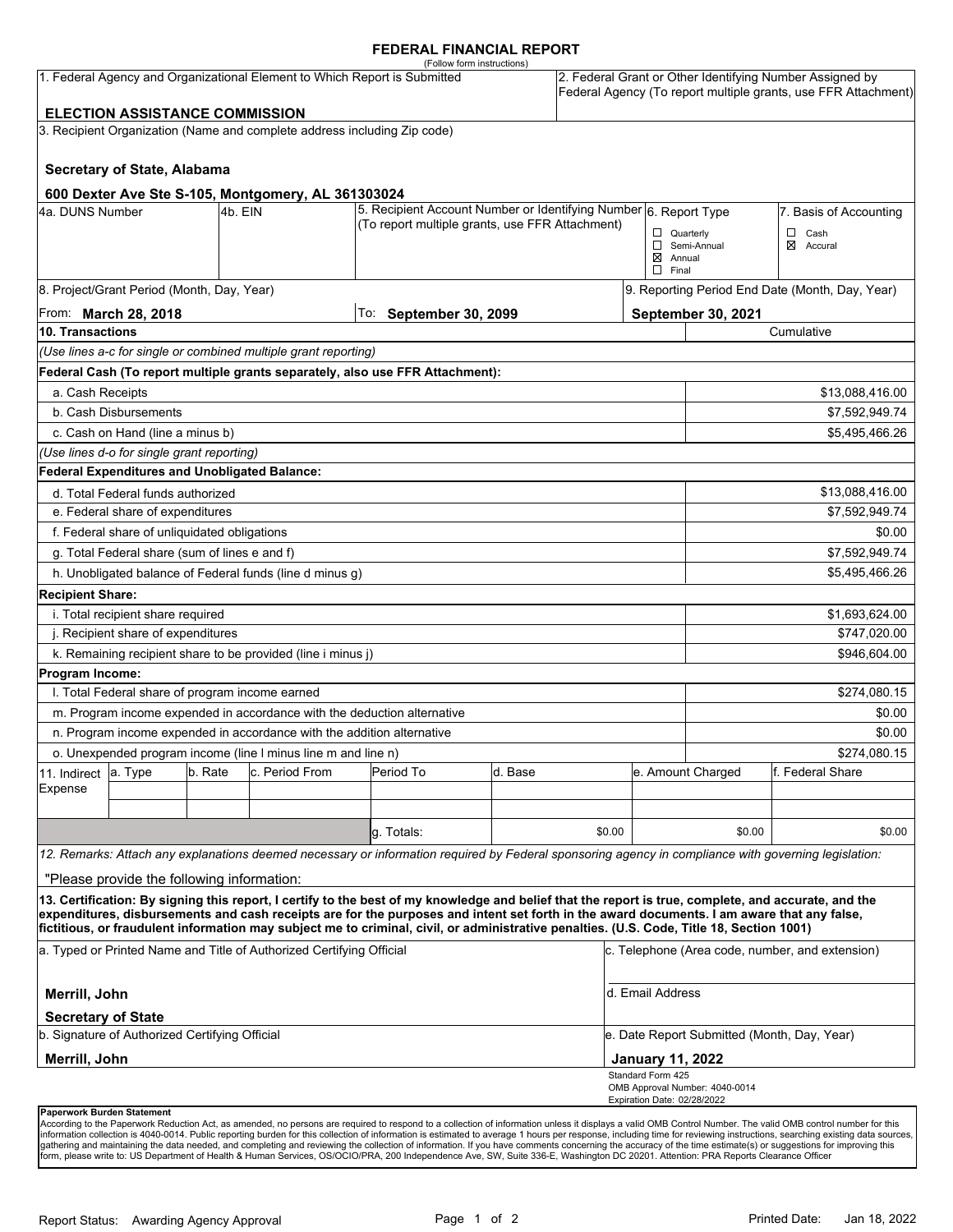| <b>FEDERAL FINANCIAL REPORT</b><br>(Additional Page) |                                                                                                                                                                                                                                                                                                                              |  |  |  |  |
|------------------------------------------------------|------------------------------------------------------------------------------------------------------------------------------------------------------------------------------------------------------------------------------------------------------------------------------------------------------------------------------|--|--|--|--|
| Federal Agency & Organization                        | : ELECTION ASSISTANCE COMMISSION                                                                                                                                                                                                                                                                                             |  |  |  |  |
| <b>Federal Grant ID</b>                              |                                                                                                                                                                                                                                                                                                                              |  |  |  |  |
| <b>Recipient Organization</b>                        | : Secretary of State, Alabama                                                                                                                                                                                                                                                                                                |  |  |  |  |
| <b>DUNS Number</b>                                   |                                                                                                                                                                                                                                                                                                                              |  |  |  |  |
| <b>DUNS Status when Certified</b>                    |                                                                                                                                                                                                                                                                                                                              |  |  |  |  |
| <b>EIN</b>                                           | September 30, 2021                                                                                                                                                                                                                                                                                                           |  |  |  |  |
| <b>Reporting Period End Date</b>                     | Awarding Agency Approval                                                                                                                                                                                                                                                                                                     |  |  |  |  |
| <b>Status</b><br>٠                                   | "Please provide the following information:                                                                                                                                                                                                                                                                                   |  |  |  |  |
| Remarks                                              |                                                                                                                                                                                                                                                                                                                              |  |  |  |  |
|                                                      | State interest earned (current fiscal year): \$13.86<br>State interest expended (current fiscal year): \$0.00<br>Program income earned (current fiscal year): \$<br>Program income earned breakdown (current fiscal year): \$ Source: e.g. Sale of<br>registration list<br>Program income expended (current fiscal year): \$ |  |  |  |  |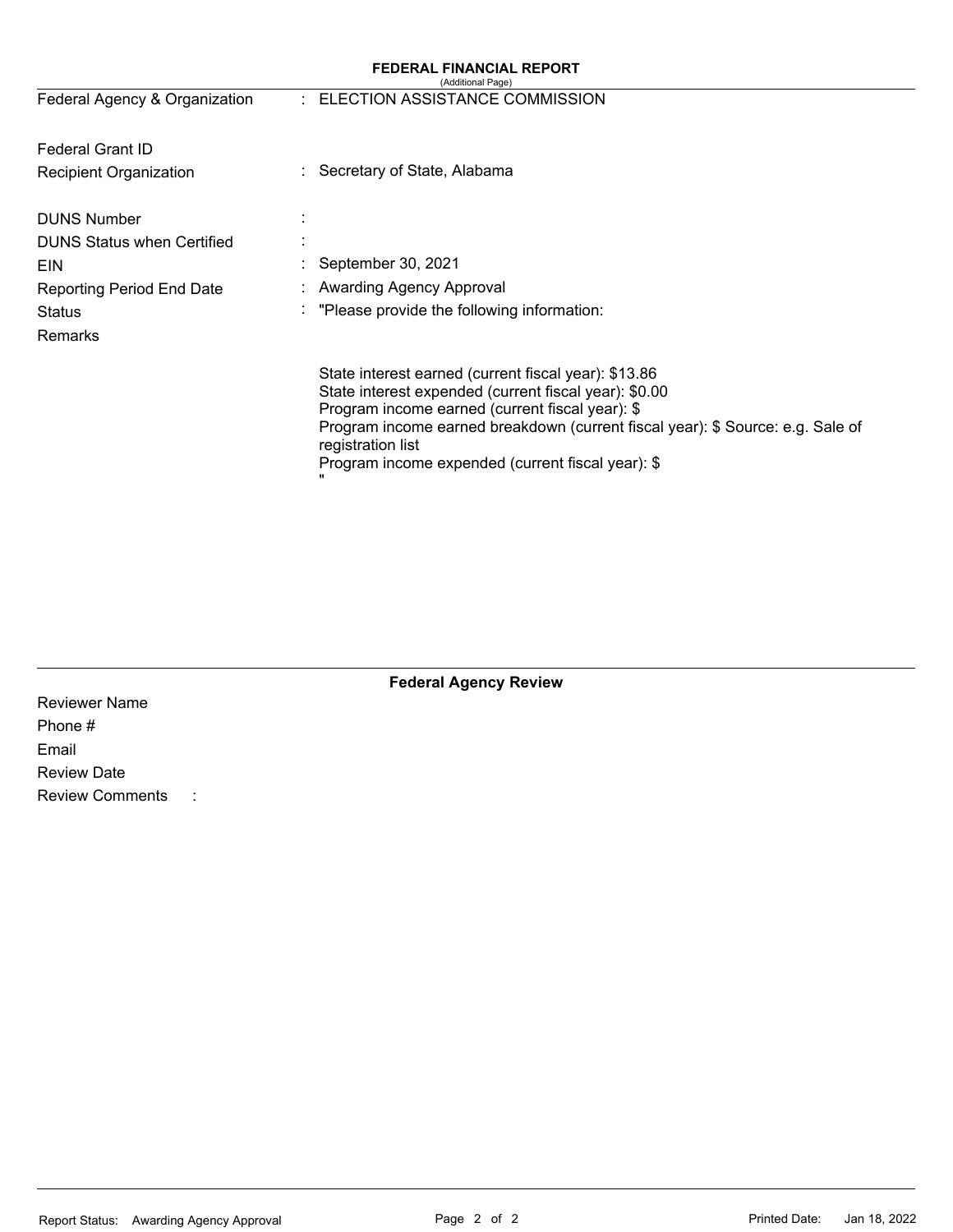# 2021-2022 EAC Progress Report

## 3. EAC Progress Report

#### **1. State or Territory:**

Alabama

## **2. Grant Number:**

### **3. Report:**

Annual (Oct 1 - Sept 30)

### **4. Grant:**

Election Security

#### **5. Reporting Period Start Date**

10/01/2020

## **6. Reporting Period End Date**

09/30/2021

## 4. Progress and Narrative

7. Describe in detail what happened during this reporting period and explain how you implemented the approved grant activities in accordance with your State Plan/Program Narrative. (*Note: Your activities should align with your Grant Cost Categories Table.)*

 The computerized voter registration system continued to be supported through HAVA monies in an effort to administer a secure, uniform voter registration system throughout the entire state. New funds dispersed were used to replace and upgrade outdated ballot marking machines in 58 counties. Funds were also used to inform voters of pandemic safety protocols and absentee voting changes during the 2020 November General Election.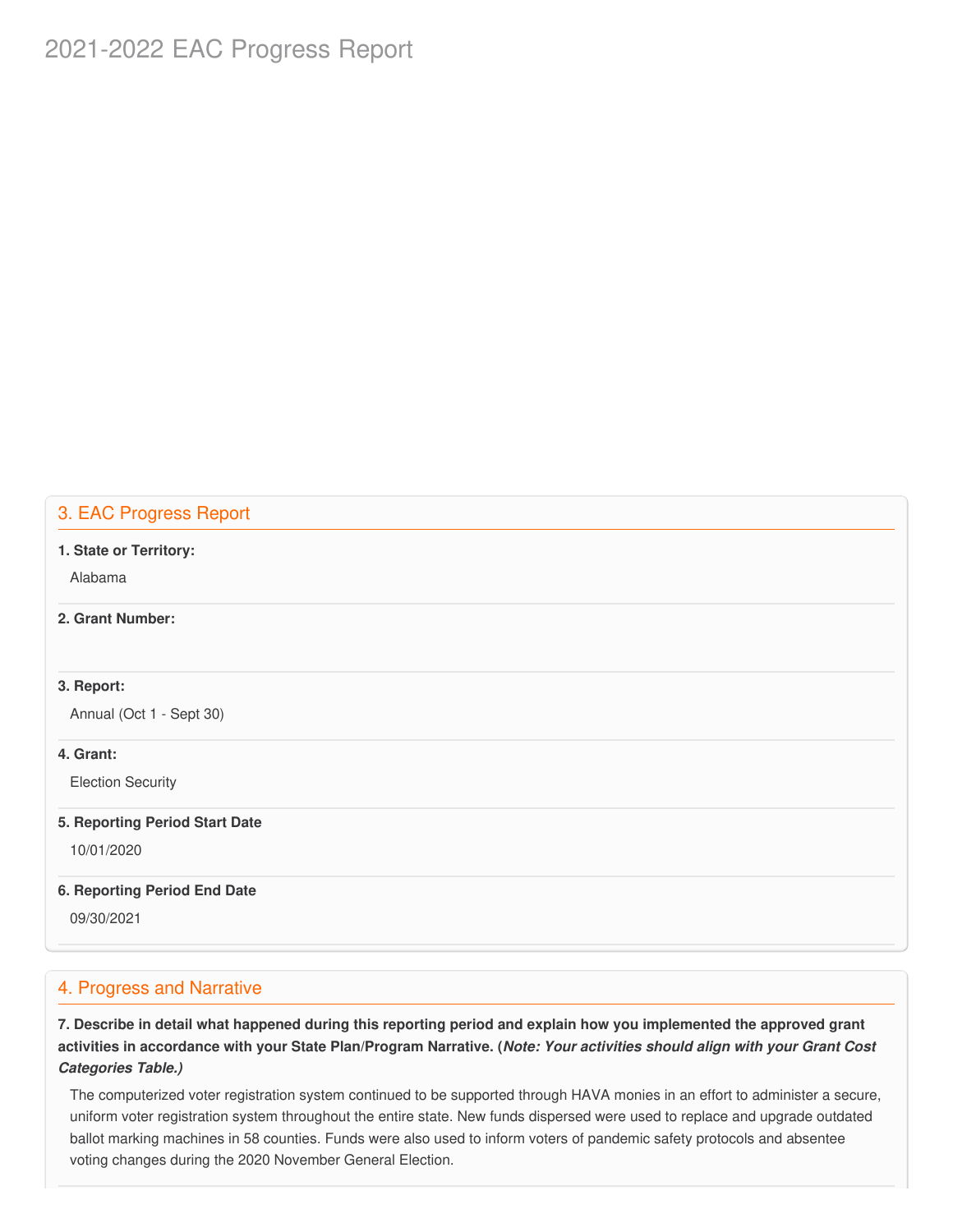8. Describe any significant changes to your program during the project, including changes to your original State  **Plan/Program Narrative or favorable developments that improved program efficiency and/or service delivery.**

N/A

#### **9. Issues Encountered:**

Describe all major issues that arose during the implementation of the project and the reasons why established goals were not met, if applicable. Address each issue separately and describe whether and how the issues were resolved. Also,  **briefly discuss the implications of any unresolved issues or concerns.**

N/A

 **10. Provide a description of any training conducted, including security training.**

N/A

**11. Subgrants:**

 **Did your office provide subawards to local jurisdictions during this reporting period?**

Yes

#### **12. Describe the activities carried out by your subgrantees during the reporting period.**

 Funds dispersed were used to replace and upgrade outdated ballot marking machines in 58 counties from the AutoMark to the Express Vote machines.

#### **Provide a breakdown of aggregate subawards expenditures across major categories.**

 Voting Equipment : [\\$2,537,631.46](https://2,537,631.46) Election Auditing : \$0.00 Voter Registration Systems : \$0.00 Security : \$0.00 Communications : \$0.00 Other (Voter Reg. Security Equipment) : \$0.00 Other (Specify above) : \$0.00 Other (Specify above) : \$0.00 Total : [\\$2537631.46](https://2537631.46)

#### **13. Match:**

### **Describe how you are meeting or have met the matching requirement.**

[\\$439,000.00](https://439,000.00) was used in the subgrants to upgrade ballot marking machines.

## 14. Report on the number and type of articles of voting equipment obtained with the funds. Include the amount expended  **on the expenditure table.**

 1,585 Express Vote machines were either completely or partially funded through Election Security Grant funds in this reporting period.

## 5. Expenditures

 **15. Current Period Amount Expended and Unliquidated Obligations**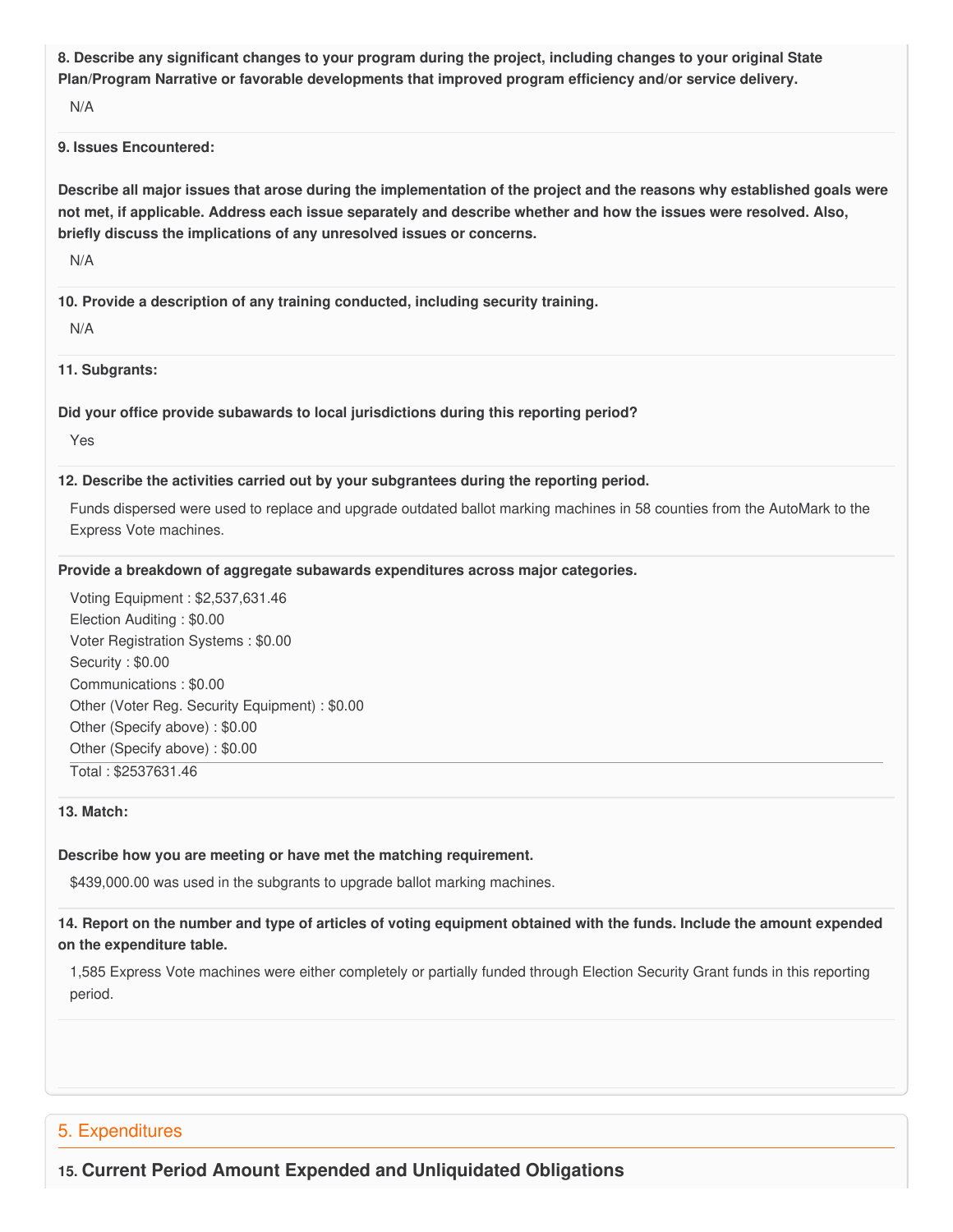## **GRANT COST CATEGORIES - FEDERAL**

 Voting Equipment and Processes: : \$0 Post-Election Auditing: : \$0 Voter Registration Systems: : \$676293 Cyber Security: : \$40065 Voter Education/Communications: : \$175620 Accessibility: : \$0 Staffing: : \$0 Training: : \$0 Subgrants: : \$3207379 Total : \$4099357

**Comments:**

## **16. GRANT COST CATEGORIES - MATCH**

 Subgrants: : \$439000 Total : \$439000 **Comments:**

## 7. Expenditures

#### **17. Confirm Total Grant Expenditure Amounts**

 Federal : \$4099357 Match : \$439000

Total : \$4538357

 **OMB CONTROL NUMBER: 3265-0020**

## 8. Certification

 **Name and Contact of the authorized certifying official of the recipient.**

### **First Name**

John

#### **Last Name**

Merrill

## **Title**

Secretary of State

**Phone Number** 

**Email Address**